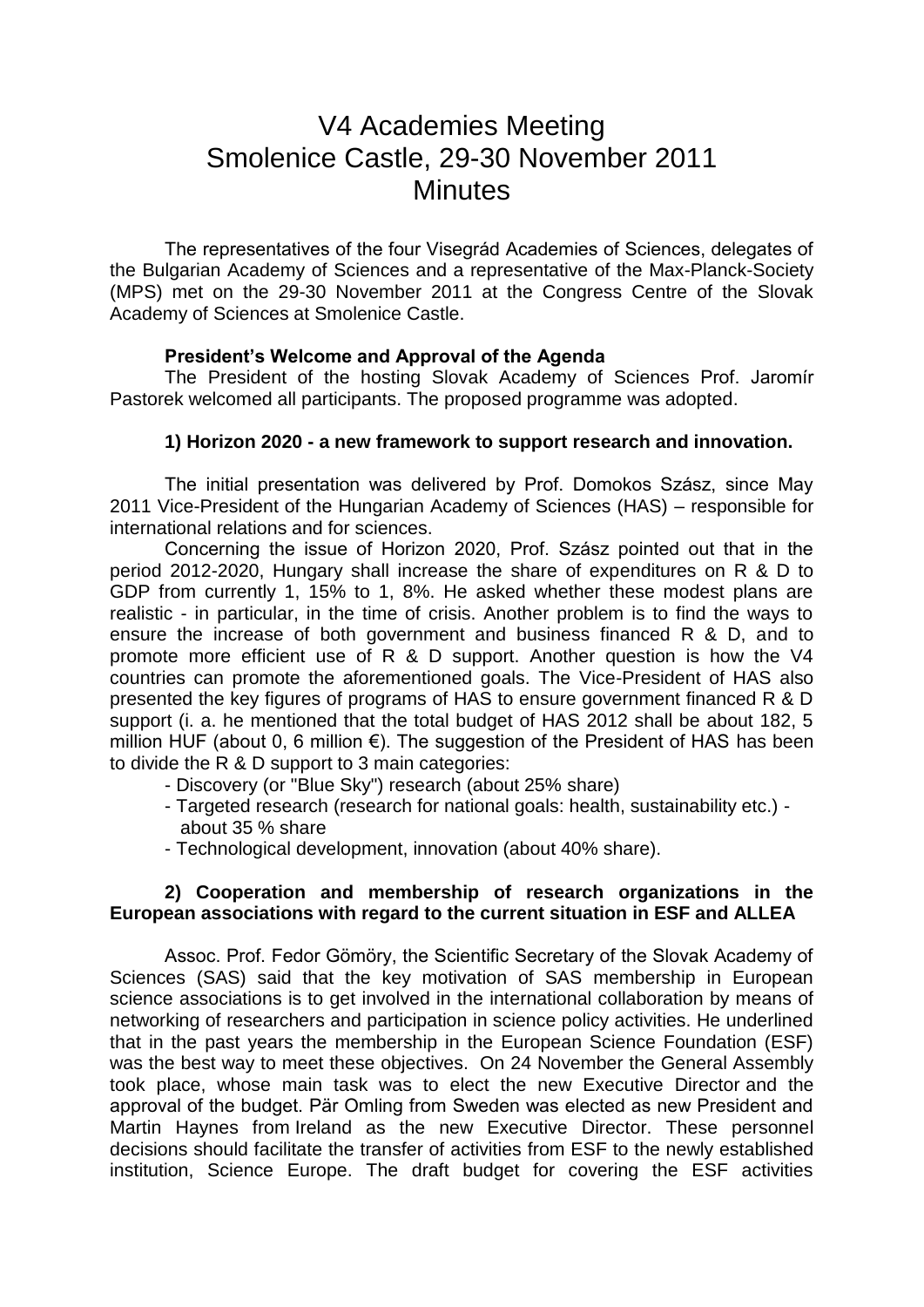programme in 2012 was approved. Due to gradual damping of activities the ESF budget has been reduced. The members´ fees will be reduced. As ESF shall be completely dissolved by 2015, SAS is looking for other options in order to ensure networking of researchers by means of participation in e.g. ERA-NET-s and Joint Programme Activities, as well as to continue to participate in the European Science Policy through membership in organizations like ALLEA, EASAC or ScienceEurope.

Following to the initial presentation Dr. Ján Sedlák representing the Slovak Research and Development Agency (National Grant Agency) informed the participants of V4 Forum about the results of ScienceEurope Meeting in Berlin from 21 October 2011. He said that Science Europe (SE) has about 50 member organizations, both RPOs and RFOs. After brief presentation of SE structure and its governing bodies he briefly outlined the mission and vision of the institution. The mission of SE is i.a. to promote the collective interests of RPOs and RFOs and its ambition is to be a recognized representative of the predominant national RPOs and RFOs in Europe. SE shall collaborate with other entities such as universities, academies of sciences, scientific intergovernmental organizations and the European Commission. One of the key goals of SE is to improve the ERA Framework Conditions for the benefit of research and researchers, as well as to establish the scientific community as the third voice in the European Research Area.

Due to absence of Dr. Rüdiger Klein, the Executive Director of ALLEA, who should also join the V4 Academies Forum, the meeting participants focused mainly on issues concerning ESF and Science Europe.

## **3) Using of European structural funds to finance research activities**

Katarzyna Walczyk-Matuszczyk, the Polish National Contact Point for Research Programmes of the EU has presented the issue in both European and national (Polish) point of view. As first she has delivered a brief information about the Architecture of the European Funds in the period 2007-2013. The total Structural Funds budget earmarked for the indicated period is about 350 billion  $\epsilon$ , of which Poland will together with national financing draw up to 108 billion €. This sum exceeds the funds allocated for Europe in frame of the Marshall Plan after the World War II.

The main objective of the Structural Funds is to promote growth-enhancing conditions and factors leading to real convergence for the least developed Member States and regions. The Polish NCP stressed that the GDP per capita in the richest region of EU is 13 times higher than GDP in the poorest region. From around 270 regions of the EU are 32, in which the GDP per capita is lower than the 50% of EU average. This group includes 5 Polish voivodships.

Poland adopted the National Cohesion Strategy for the period 2007-2013, in order to create conditions for the improvement of the competitiveness of the economy based on knowledge and entrepreneurship, ensuring the increase of employment and push forward the social and economic cohesion.

The financing of R&D and research infrastructure in Poland from European Structural Funds is organized under the Operational Program Innovative Economy by 9 priority axis, of which the Axis 1 - Research and development of modern technologies and Axis 2 - R&D infrastructure seems to be the most important. The examples of Polish success stories related to the use of Structural Funds include the building and upgrading of the Faculties of Biology, Physics and Chemistry at the